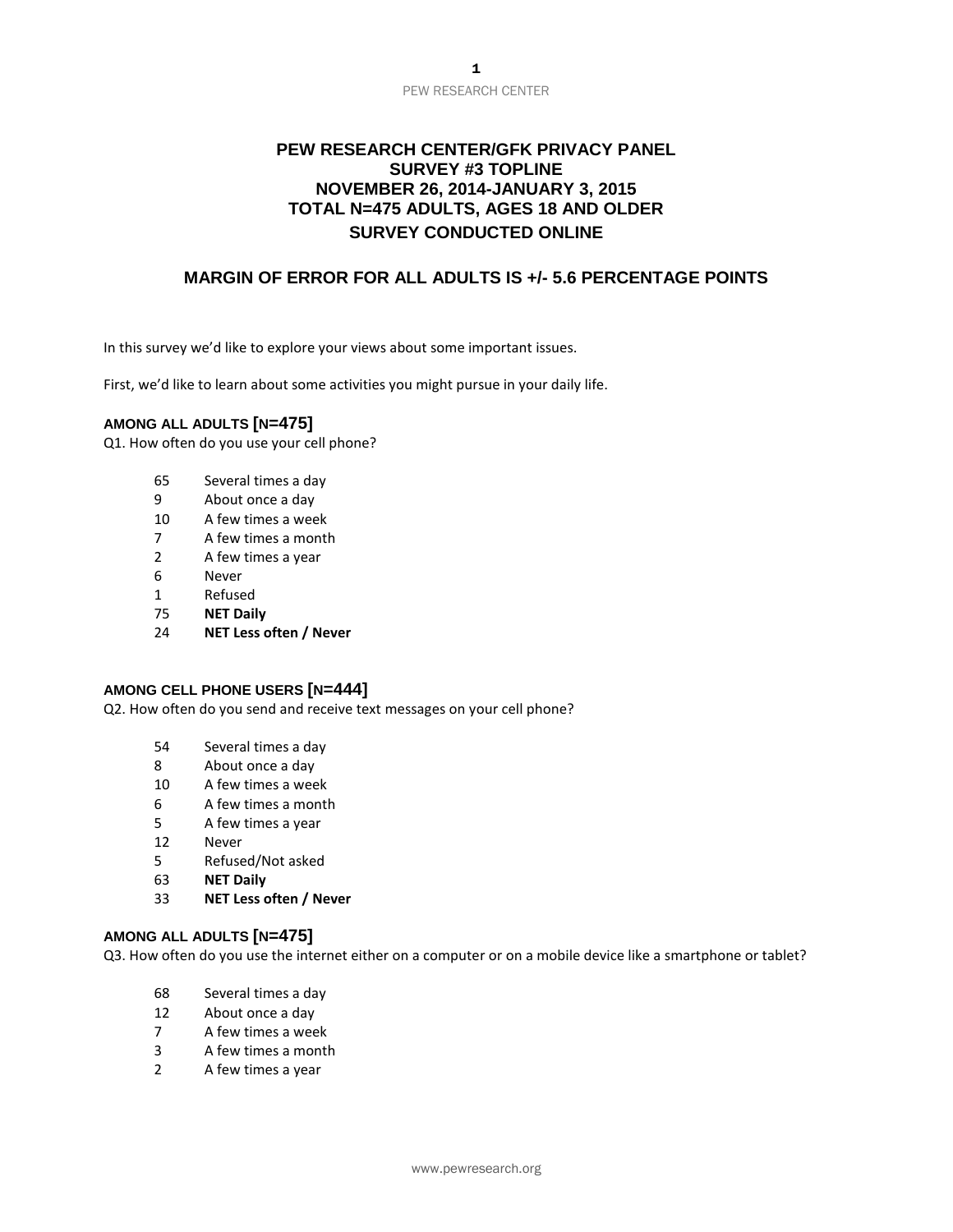- Never
- Refused
- **NET Daily**
- **NET Less often / Never**

#### **AMONG ALL ADULTS [N=475]**

Q4. How often do you send and receive email?

- Several times a day
- About once a day
- A few times a week
- A few times a month
- A few times a year
- Never
- Refused
- **NET Daily**
- **NET Less often / Never**

#### **AMONG ALL ADULTS [N=475]**

Q5. How often do you use social media such as Facebook, Twitter, Pinterest, or LinkedIn?

- Several times a day
- About once a day
- A few times a week
- A few times a month
- A few times a year
- Never
- Refused
- **NET Daily**
- **NET Less often / Never**

## **AMONG ALL ADULTS [N=475]**

Q6. How often do you use apps on a mobile device such as a smartphone or tablet computer?

- Several times a day
- About once a day
- A few times a week
- A few times a month
- A few times a year
- Never
- Refused
- **NET Daily**
- **NET Less often / Never**

## **AMONG MOBILE APP USERS [N=320]**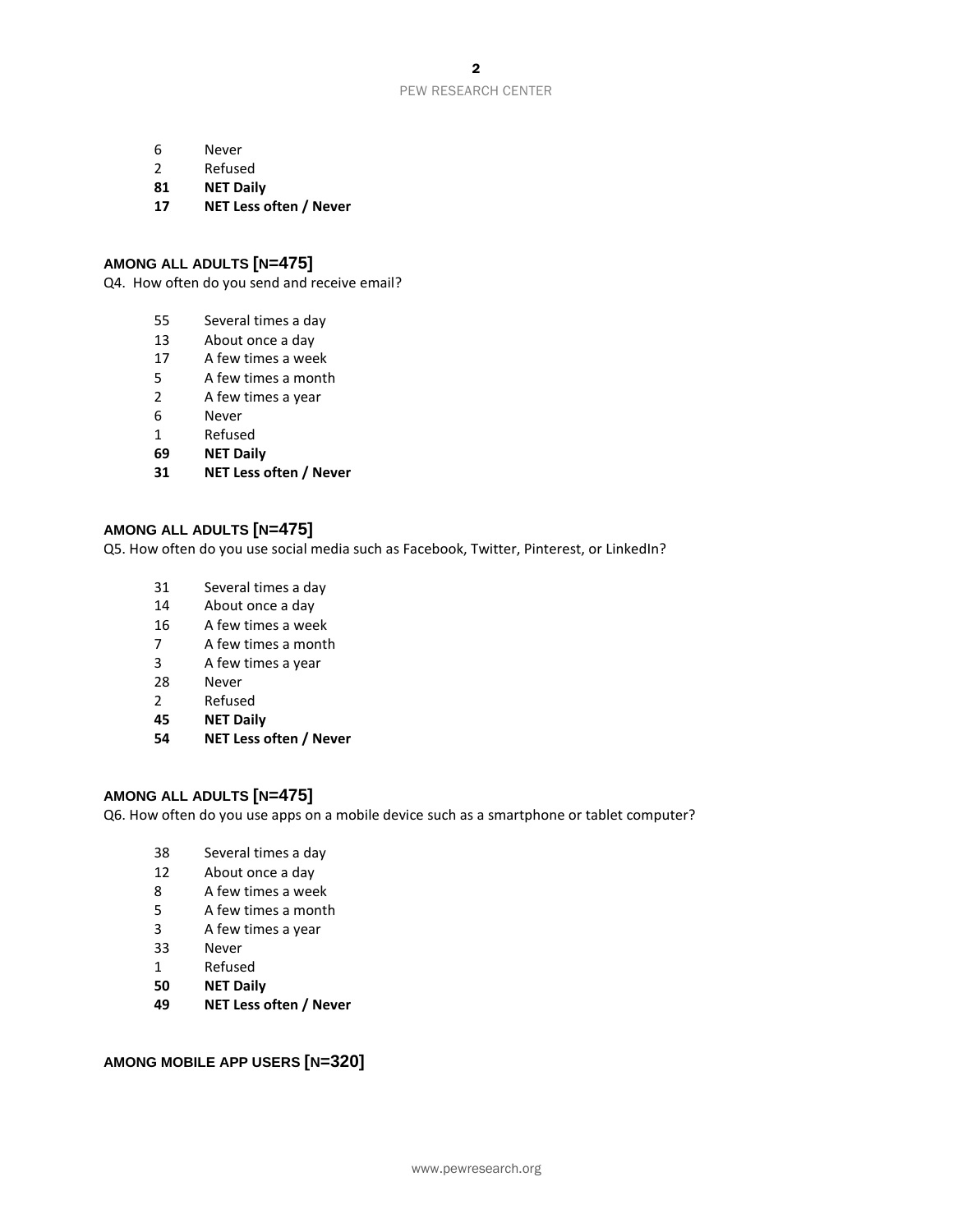Q7. When an app on your smartphone or tablet seeks your permission to use your location, how often you allow it to use your location?

- Frequently
- Sometimes
- Hardly ever
- Never
- Refused/Not asked

#### **AMONG ALL ADULTS [N=475]**

Q8. How often do you use search engines to look up information?

- Several times a day
- About once a day
- A few times a week
- A few times a month
- A few times a year
- Never
- Refused
- **NET Daily**
- **NET Weekly**
- **NET Less often / Never**

#### **AMONG ALL ADULTS [N=475]**

Q9. Which of these statements more accurately describes you:

- I am generally a private person and like to keep to myself
- I am generally an open person who enjoys sharing with others
- Refused

#### **AMONG ALL ADULTS [N=475]**

Q10. How much, if anything, have you heard about the government collecting information about telephone calls, emails and other online communications as part of efforts to monitor terrorist activity?

- A lot
- A little
- Nothing at all
- Don't know
- Refused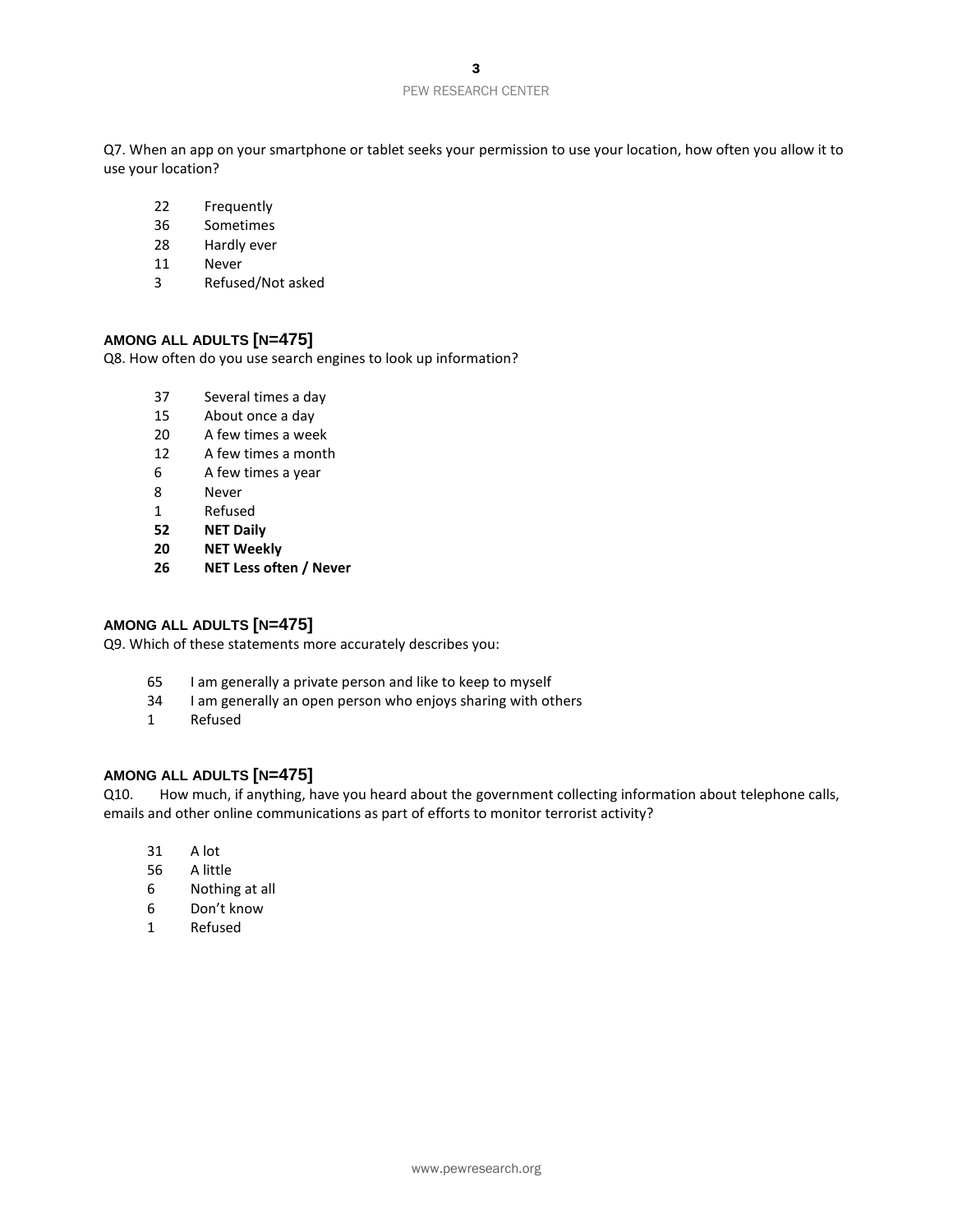According to news reports, the American government has been monitoring communications, such as emails and phone calls, in the U.S. and many other countries.

## **AMONG ALL ADULTS [N=475]**

Q12. In your opinion, is it acceptable or unacceptable for the American government to monitor communications from individuals suspected of terrorist activities?

- 82 Acceptable
- 15 Unacceptable
- 2 Refused

## **AMONG ALL ADULTS [N=475]**

Q13. In your opinion, is it acceptable or unacceptable for the American government to monitor communications from American leaders?

- 60 Acceptable
- 38 Unacceptable
- 2 Refused

#### **AMONG ALL ADULTS [N=475]**

Q14. In your opinion, is it acceptable or unacceptable for the American government to monitor communications from American citizens?

- 40 Acceptable
- 57 Unacceptable
- 3 Refused

#### **AMONG ALL ADULTS [N=475]**

Q15. In your opinion, is it acceptable or unacceptable for the American government to monitor communications from citizens of other countries?

- 54 Acceptable
- 44 Unacceptable
- 2 Refused

#### **AMONG ALL ADULTS [N=475]**

Q16. In your opinion, is it acceptable or unacceptable for the American government to monitor communications from leaders of other countries?

- 60 Acceptable
- 37 Unacceptable
- 3 Refused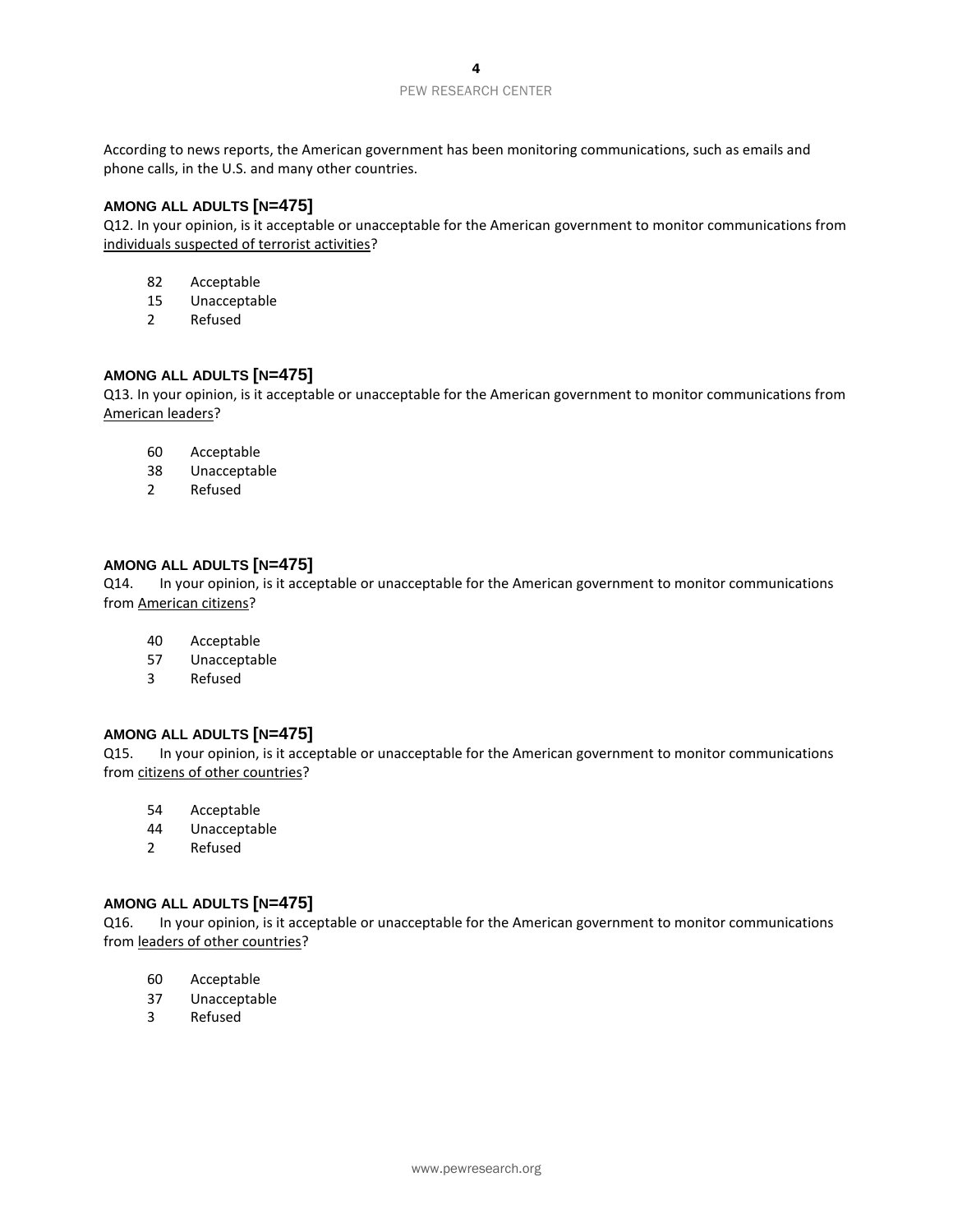## **AMONG ALL ADULTS [N=475]**

Q17. Overall, how concerned are you about government surveillance of Americans' data and electronic communications?

- 17 Very concerned
- 35 Somewhat concerned
- 33 Not very concerned
- 13 Not at all concerned
- 2 Refused
- **52 NET Concerned**
- **46 NET Not concerned**

#### **AMONG ALL ADULTS [N=475]**

Q18. Could you please explain briefly why you have this level of concern about government surveillance of Americans' personal data and electronic communications?

## **[LARGE TEXTBOX – UNLIMITED CHARACTER LIMIT]**

#### **OPEN-END RESPONSES NOT SHOWN**

## **AMONG THOSE WHO HEARD A LOT OR A LITTLE ABOUT GOV'T COLLECTING INFO [N=417]**

Q19. As you have watched the developments in news stories about government monitoring programs over recent months, would you say that you have become more confident or less confident that the programs are serving the public interest?

- 37 More confident
- 61 Less confident
- 2 Refused

#### **AMONG ALL ADULTS [N=475]**

Q20. Do you generally think that the courts and judges do a good job balancing the public's right to privacy and the needs of law enforcement and intelligence agencies to collect information for investigations?

- 48 Yes
- 49 No
- 3 Refused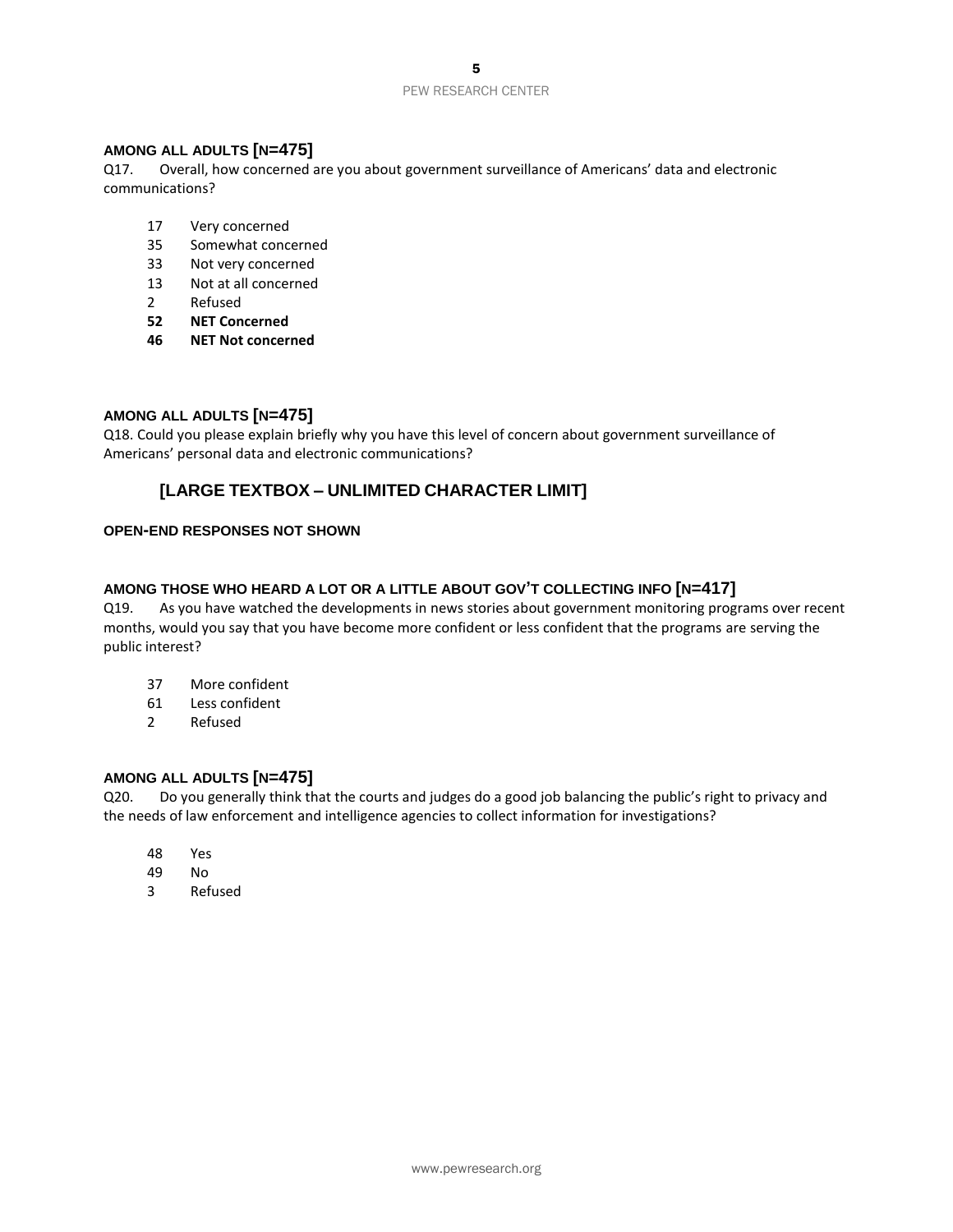#### PEW RESEARCH CENTER

## **AMONG ALL ADULTS [N=475]**

Q21N (Q21). How concerned are you about government monitoring of your activity on social media websites such as Facebook or Twitter?

- Very concerned
- Somewhat concerned
- Not very concerned
- Not at all concerned
- Not applicable
- Refused
- **NET Concerned**
- **NET Not concerned**

#### **AMONG ALL ADULTS [N=475]**

22N (Q22). How concerned are you about government monitoring of your activity on search engines?

- Very concerned
- Somewhat concerned
- Not very concerned
- Not at all concerned
- Not applicable
- Refused
- **NET Concerned**
- **NET Not concerned**

#### **AMONG ALL ADULTS [N=475]**

24N (Q24). How concerned are you about government monitoring of your activity on your cell phone?

- Very concerned
- Somewhat concerned
- Not very concerned
- Not at all concerned
- Not applicable
- Refused
- **NET Concerned**
- **NET Not concerned**

#### **AMONG ALL ADULTS [N=475]**

26N (Q26). How concerned are you about government monitoring of your activity on your mobile apps?

- Very concerned
- Somewhat concerned
- Not very concerned
- Not at all concerned
- Not applicable
- Refused
- **NET Concerned**
- **NET Not concerned**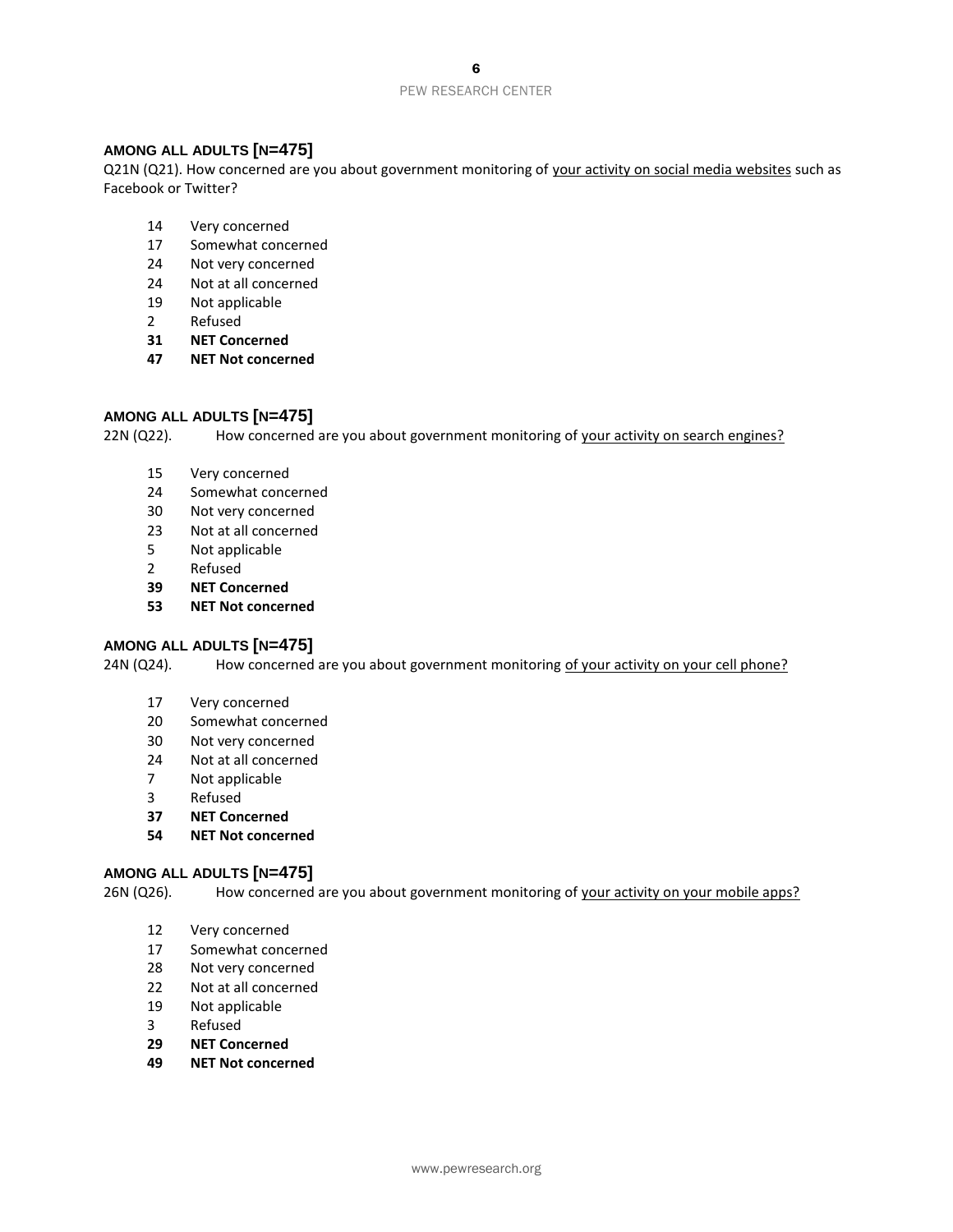## **AMONG ALL ADULTS [N=475]**

27N (Q27). How concerned are you about government monitoring of your email messages?

- 19 Very concerned
- 19 Somewhat concerned
- 31 Not very concerned
- 23 Not at all concerned
- 4 Not applicable
- 3 Refused
- **38 NET Concerned**
- **54 NET Not concerned**

#### **AMONG THOSE WHO ARE VERY / SOMEWHAT CONCERNED ABOUT GOV'T MONITORING [N=225]**

Q22 (Q28). Would you explain a little more what concerns you? What kinds of problems you are concerned might arise because of government monitoring of your communications activity?

[LARGE TEXTBOX – UNLIMITED CHARACTER LIMIT]

#### **OPEN-END RESPONSES NOT SHOWN**

## **[RANDOMIZE RESPONSE OPTIONS A-G]**

## **AMONG THOSE WHO HEARD A LOT OR A LITTLE ABOUT GOV'T COLLECTING INFO [N=417]**

Q23 (Q29). Since learning about U.S. phone and internet monitoring, how much, if at all, would you say you have changed the way you use any of the following:

|    |                                                         | A great<br>deal | Somewhat | <b>Not</b><br>much | <b>Not</b><br>at all | <b>Not</b><br>applicable | Refused | <b>NET Great</b><br>deal /<br>somewhat | <b>NET Not</b><br>much/<br>not at all |
|----|---------------------------------------------------------|-----------------|----------|--------------------|----------------------|--------------------------|---------|----------------------------------------|---------------------------------------|
| a. | Social media websites<br>such as Facebook or<br>Twitter | 7               | 7        | 18                 | 45                   | 22                       | 1       | 15                                     | 63                                    |
| b. | Search engines                                          | 7               | 10       | 23                 | 56                   | 4                        | 1       | 17                                     | 79                                    |
| c. | Your landline phone                                     | 5               | 4        | 17                 | 51                   | 23                       | $<$ 1   | 9                                      | 68                                    |
| d. | Your cell phone                                         | 7               | 7        | 23                 | 57                   | 5                        | 1       | 15                                     | 80                                    |
| e. | Text messages                                           | 7               | 6        | 19                 | 53                   | 15                       | 0       | 13                                     | 72                                    |
| f. | Mobile apps                                             | 8               | 6        | 17                 | 49                   | 21                       | $<$ 1   | 13                                     | 66                                    |
| g. | Your email accounts                                     | 8               | 10       | 23                 | 57                   | $\overline{2}$           | 1       | 18                                     | 80                                    |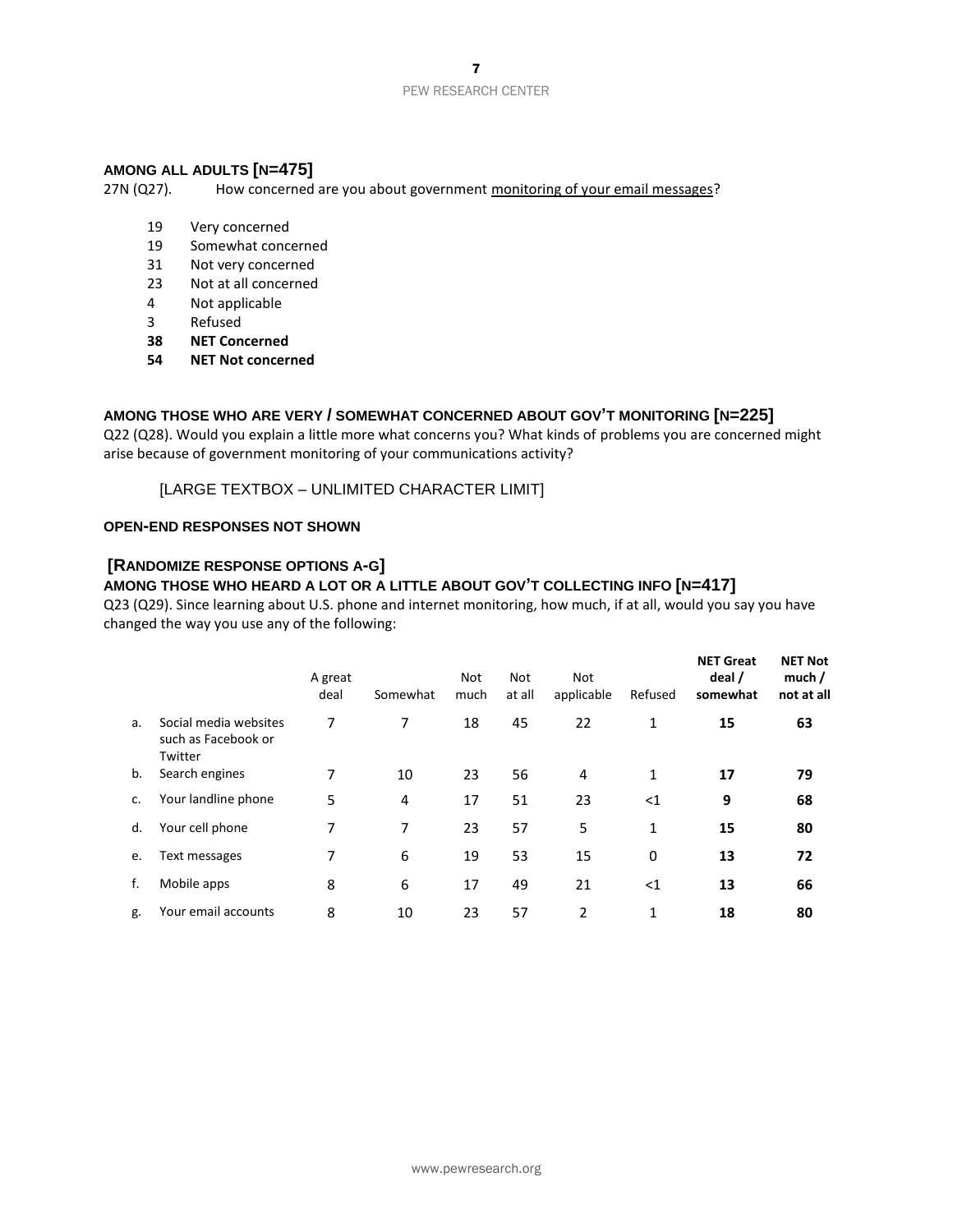# **[IF Q23A-G=1-3] [LARGE TEXTBOX – UNLIMITED CHARACTER LIMIT] AMONG THOSE WHO CHANGED THEIR BEHAVIOR [N=187]**

Q24 (Q30). Could you explain a bit more about the behavior you changed and why you changed the way you communicate with others since learning about government monitoring programs?

[LARGE TEXTBOX – UNLIMITED CHARACTER LIMIT]

#### **OPEN-END RESPONSES NOT SHOWN**

# **[SP]**

## **AMONG ALL ADULTS [N=475]**

Q25 (Q31). If you wanted to be more private while you were using the internet or your cell phone, how easy do you think it would be for you to find tools and strategies that would help you?

- 9 Very easy
- 35 Somewhat easy
- 35 Somewhat difficult
- 19 Very difficult
- 3 Refused
- **44 NET Easy**
- **54 NET Difficult**

# **[IF Q10=1-2] [RANDOMIZE RESPONSE OPTIONS A-K] [GRID, SP ACROSS]**

## **AMONG THOSE WHO HEARD A LOT / LITTLE ABOUT GOV'T COLLECTING INFO [N=417]**

Q26 (Q32). Since learning about the government's phone and internet monitoring programs, have you done any of the following in an effort to hide or shield your information from the government?

|    |                                                             | I have<br>done<br>this | I have not done<br>this, but have<br>considered it | I have not done<br>this and have<br>not considered it | Not<br>applicable | Refused  | <b>NET</b><br>Have not<br>done<br>this |
|----|-------------------------------------------------------------|------------------------|----------------------------------------------------|-------------------------------------------------------|-------------------|----------|----------------------------------------|
| a. | Unfriended or unfollowed<br>people on social media          | 13                     | 8                                                  | 52                                                    | 26                | 1        | 60                                     |
| b. | Deleted social media accounts                               | 8                      | 9                                                  | 58                                                    | 24                |          | 67                                     |
| c. | Used social media less often                                | 15                     | 9                                                  | 50                                                    | 24                | $\leq$ 1 | 60                                     |
| d. | Changed your privacy settings<br>on social media            | 17                     | 10                                                 | 47                                                    | 24                | 1        | 57                                     |
| e. | Made more phone calls<br>instead of communicating<br>online | 8                      | 10                                                 | 70                                                    | 11                | 1        | 80                                     |
|    | <b>START NEW SCREEN</b>                                     |                        |                                                    |                                                       |                   |          |                                        |
| f. | Avoided using certain terms in<br>online communications     | 13                     | 10                                                 | 67                                                    | 9                 | 1        | 77                                     |
| g. | Avoided certain apps                                        | 15                     | 6                                                  | 56                                                    | 22                |          | 62                                     |
| h. | Uninstalled certain apps                                    | 13                     | 5                                                  | 57                                                    | 25                | 1        | 62                                     |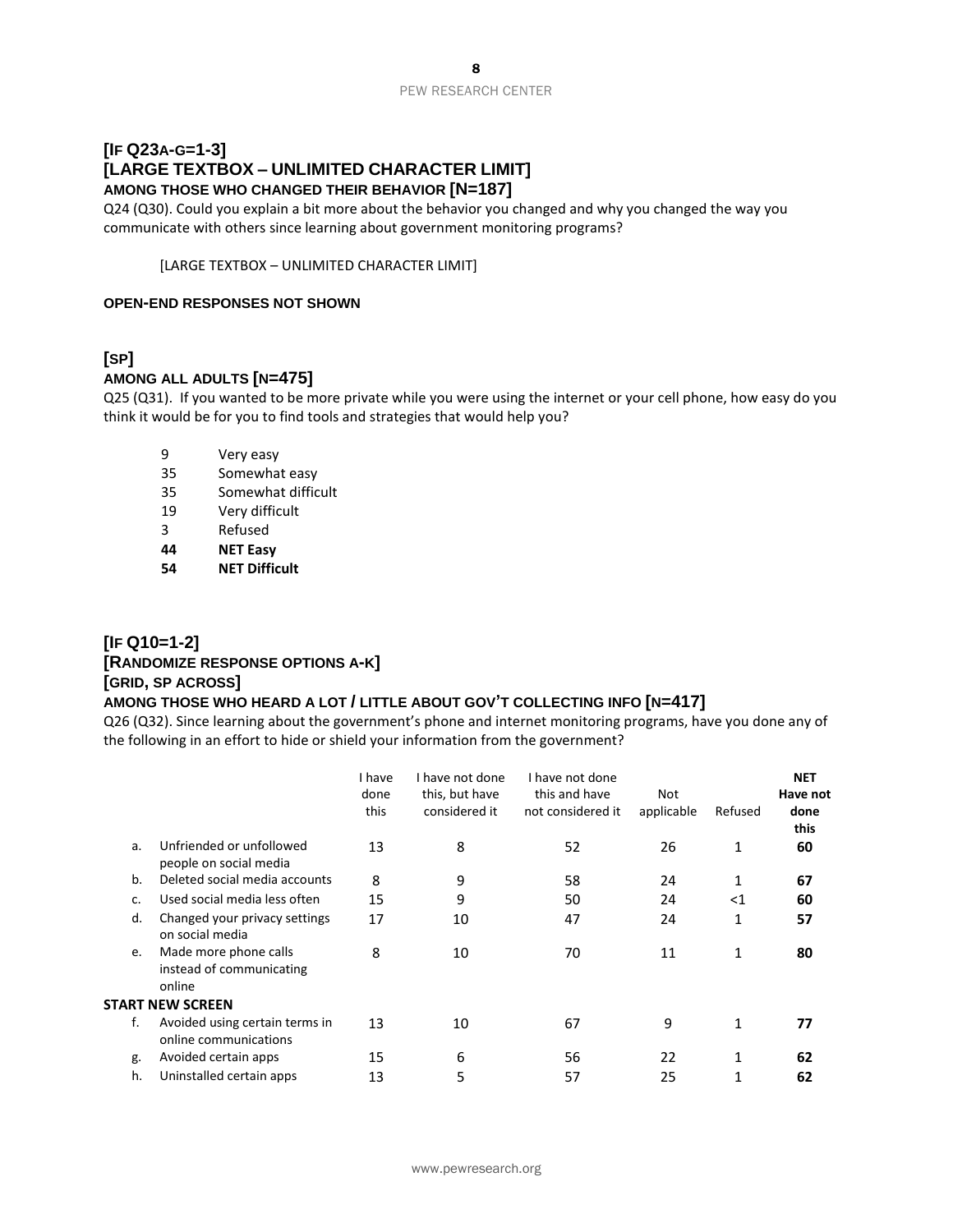|    | Used pseudonyms                                                                          |    |    | 68 | 16 | 75 |
|----|------------------------------------------------------------------------------------------|----|----|----|----|----|
|    | Not used certain terms in<br>search engine queries you<br>thought might trigger scrutiny | 11 | 13 | 64 |    |    |
| k. | Spoke more in person instead<br>of communicating online or<br>over the phone             | 14 |    | 67 |    | 76 |

## **[LARGE TEXTBOX – UNLIMITED CHARACTER LIMIT]**

## **AMONG THOSE WHO HEARD A LOT / LITTLE ABOUT GOV'T COLLECTING INFO [N=417]**

Q27 (Q33). Please explain if you have made any other changes since learning about U.S. phone and internet monitoring programs that we haven't mentioned.

## **[LARGE TEXTBOX – UNLIMITED CHARACTER LIMIT]**

#### **OPEN-END RESPONSES NOT SHOWN**

# **[IF Q26A-K=1-2] [LARGE TEXTBOX – UNLIMITED CHARACTER LIMIT]**

**AMONG THOSE WHO HAVE CHANGED THEIR BEHAVIOR OR CONSIDERED IT [N=185]**

Q28 (Q34). Could you explain a bit more about why you changed some of your behaviors and activities?

## **[LARGE TEXTBOX – UNLIMITED CHARACTER LIMIT]**

#### **OPEN-END RESPONSES NOT SHOWN**

#### **[IF Q10=1-2]**

## **AMONG THOSE WHO HEARD A LOT / LITTLE ABOUT GOV'T COLLECTING INFO [N=417]**

Q29 (Q35). Since learning about U.S. phone and internet monitoring, have you adopted any of the following tools or strategies to make your communications and activities more private?

|    |                                                                           | I have<br>adopted<br>this | I have not<br>adopted this,<br>but have<br>considered it | I have not<br>adopted this<br>and have not<br>considered it | I don't<br>know<br>what this<br>is | <b>Not</b><br>applicable<br>to me | Refused        | <b>NET Have</b><br>not<br>adopted<br>this |
|----|---------------------------------------------------------------------------|---------------------------|----------------------------------------------------------|-------------------------------------------------------------|------------------------------------|-----------------------------------|----------------|-------------------------------------------|
| a. | Used a search engine that<br>doesn't keep track of your<br>search history | 10                        | 12                                                       | 53                                                          | 13                                 | 12                                | $\mathbf{1}$   | 64                                        |
| b. | Adopted email encryption,<br>such as PGP                                  | $\mathfrak{p}$            | 10                                                       | 46                                                          | 31                                 | 11                                | $\mathbf{1}$   | 55                                        |
| c. | Adopted mobile<br>encryption for calls or text<br>messages                | 4                         | 8                                                        | 48                                                          | 24                                 | 15                                | $\overline{2}$ | 56                                        |
| d. | Used more complex<br>passwords                                            | 25                        | 12                                                       | 48                                                          | 6                                  | 8                                 | 1              | 60                                        |
| e. | Proxy servers                                                             | 3                         |                                                          | 41                                                          | 33                                 | 13                                | 2              | 49                                        |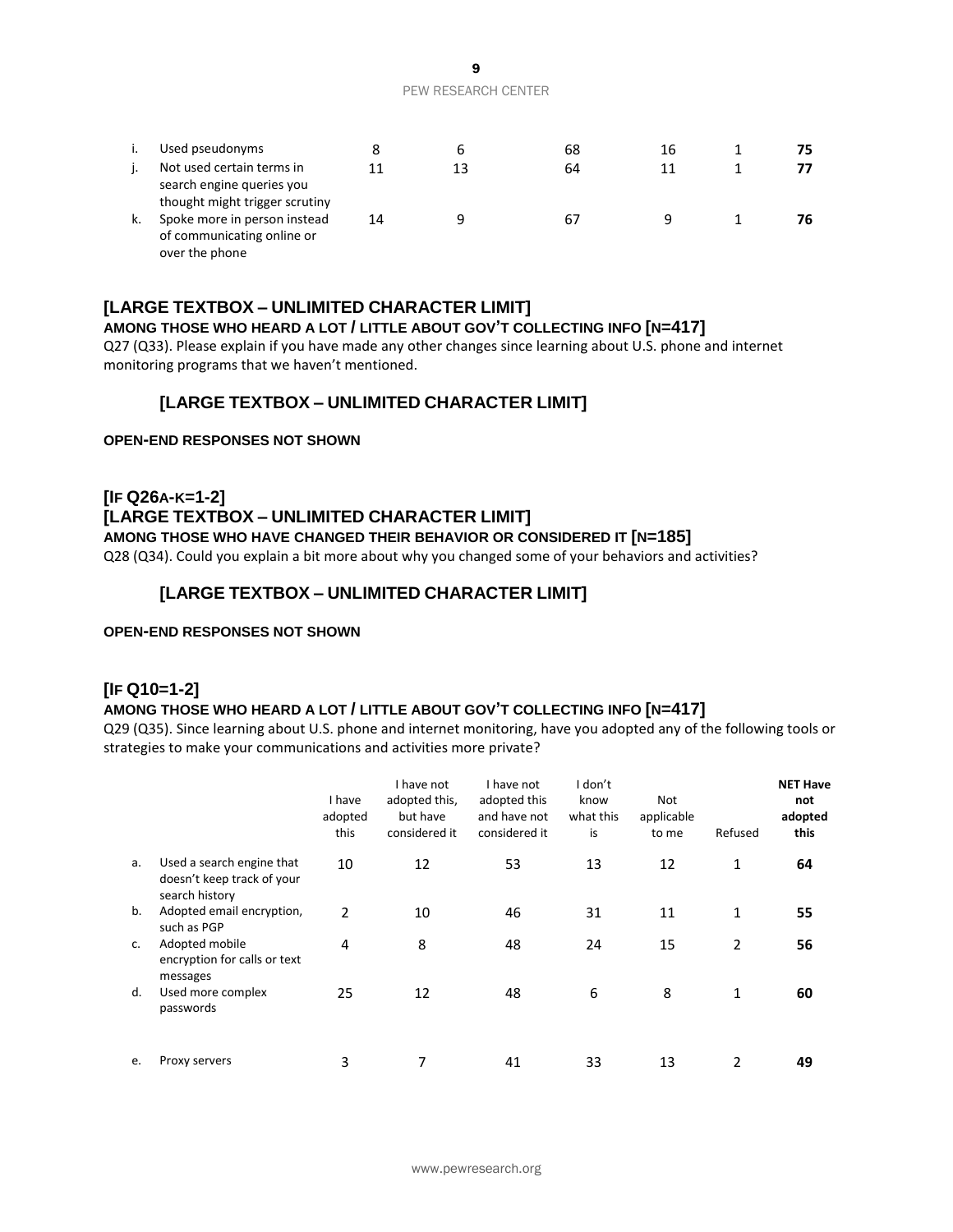| f. | Added a privacy-enhancing<br>browser plugin like<br>DoNotTrackMe or Privacy              | 5  | 7 | 43 | 31             | 13 | 1 | 50 |
|----|------------------------------------------------------------------------------------------|----|---|----|----------------|----|---|----|
| g. | <b>Badger</b><br>Changed your privacy<br>settings on social media<br>such as Facebook or | 19 | 6 | 44 | $\overline{4}$ | 26 | 1 | 50 |
| h. | Twitter<br>Used locally-networked<br>communications such as<br>FireChat                  | 1  | 4 | 42 | 37             | 14 | 1 | 47 |
| i. | Used anonymity software<br>such as Tor                                                   | 2  | 5 | 40 | 39             | 13 | 1 | 45 |
| j. | Used another software or<br>network tool to make your<br>activities more private         | 3  | 9 | 60 | 14             | 12 | 1 | 69 |

#### **AMONG THOSE WHO ADOPTED PRIVACY TOOLS OR CONSIDERED IT [N=200]**

Q30 (Q36). Could you explain a bit more about why you felt it was important to adopt or consider one of those tools or strategies?

#### **OPEN-END RESPONSES NOT SHOWN**

# **[RANDOMIZE A-G] [GRID, SP ACROSS] AMONG ALL ADULTS [N=475]**

Q37 Is it acceptable or unacceptable for the government to monitor the communications of U.S. citizens if the person…

|    |                                                                                               | Acceptable | Unacceptable | Refused |
|----|-----------------------------------------------------------------------------------------------|------------|--------------|---------|
| a. | Visited a child pornography site                                                              | 77         | 19           | 4       |
| b. | Was reported by a bank to be making unusual<br>withdrawals                                    | 51         | 45           | 4       |
| c. | Made such engine queries for the keywords<br>"explosives" and "automatic weapons"             | 65         | 30           | 4       |
|    | <b>START NEW SCREEN</b>                                                                       |            |              |         |
| d. | Visited websites of known anti-American groups                                                | 67         | 29           | 4       |
| e. | Exchanged emails with an imam who preached<br>against infidels                                | 68         | 28           | 4       |
| f. | Used encryption software to hide files                                                        | 49         | 47           | 4       |
| g. | Had friends and followers on social media who<br>used hateful language about American leaders | 49         | 47           | 4       |